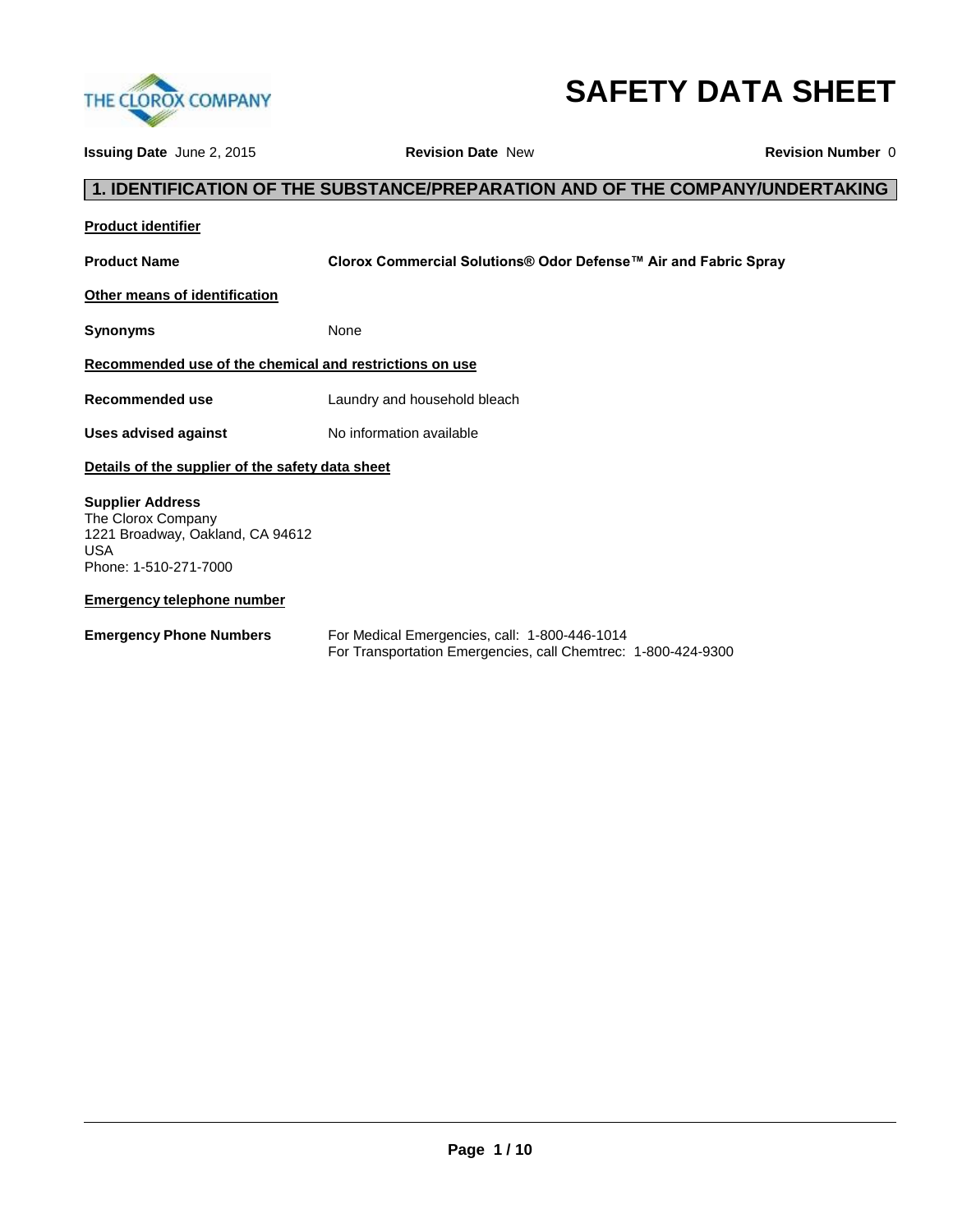## **2. HAZARDS IDENTIFICATION**

#### **Classification**

This chemical is considered hazardous by the 2012 OSHA Hazard Communication Standard (29 CFR 1910.1200).

| Skin<br><br>πatior.<br>11<br><br>.                           |      |
|--------------------------------------------------------------|------|
| Serious<br>rritatior<br>،،،،،،<br>eve<br>ır<br>- 141.<br>۱аι | . הר |

#### **GHS Label elements, including precautionary statements**

#### **Emergency Overview**

| <b>Signal word</b>                                 | Warning                      |                    |
|----------------------------------------------------|------------------------------|--------------------|
| <b>Hazard Statements</b><br>Causes skin irritation |                              |                    |
| Causes serious eye irritation                      |                              |                    |
|                                                    |                              |                    |
| $\langle \, \vert \, \rangle$                      |                              |                    |
|                                                    |                              |                    |
| <b>Appearance Clear</b>                            | <b>Physical State Liquid</b> | <b>Odor Floral</b> |

#### **Precautionary Statements - Prevention**

Wash hands and any exposed skin thoroughly after handling. Wear eye protection/face protection such as safety glasses.

#### **Precautionary Statements - Response**

#### **Eyes**

IF IN EYES: Rinse cautiously with water for several minutes. Remove contact lenses, if present and easy to do. Continue rinsing. If eye irritation persists: Get medical advice/attention.

#### **Skin**

If skin irritation occurs: Get medical advice/attention.

#### **Precautionary Statements - Storage**

**None** 

**Precautionary Statements - Disposal** None

**Hazards not otherwise classified (HNOC)** Not applicable.

**Unknown Toxicity** Not applicable.

**Other information**

No information available.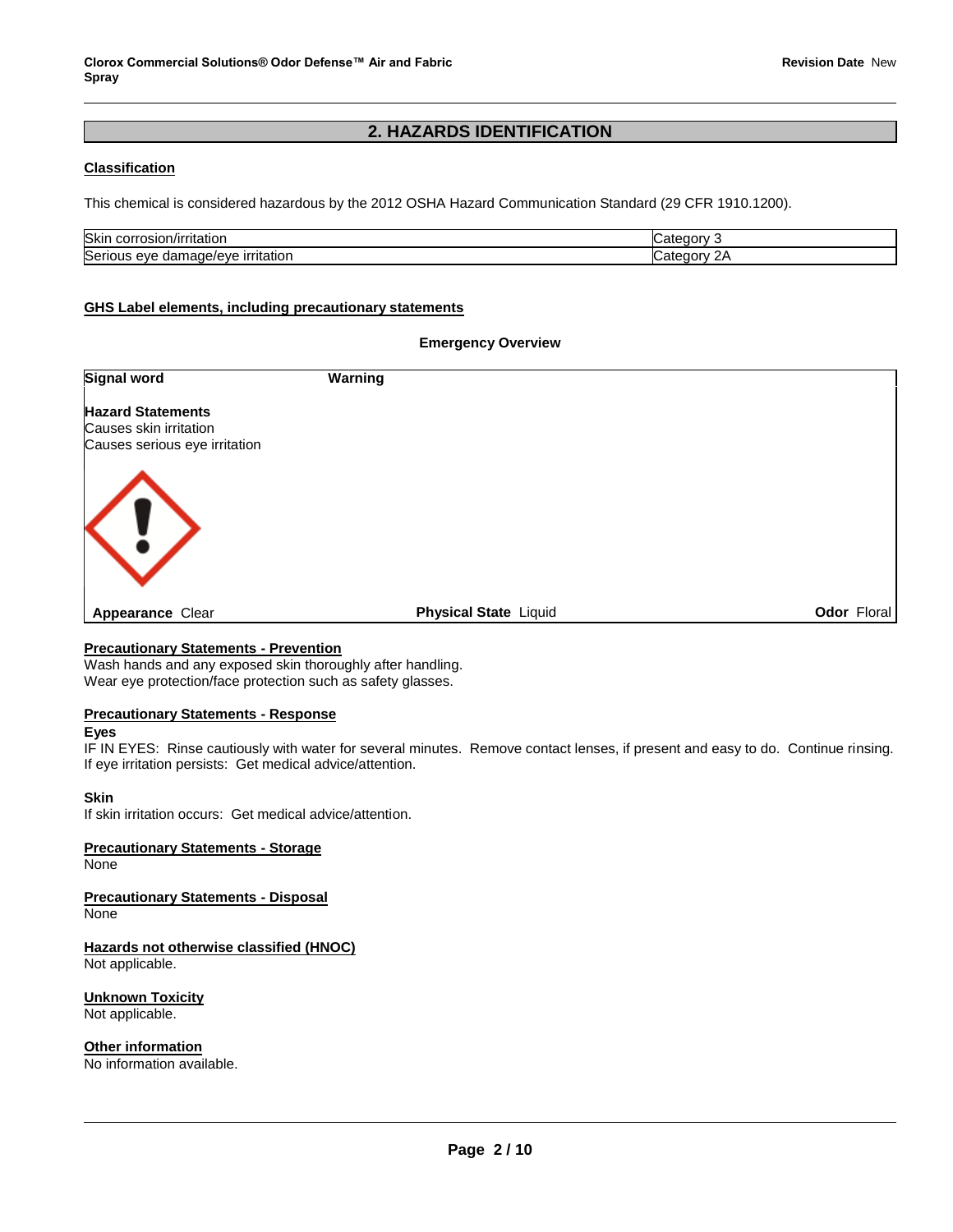### **Interactions with Other Chemicals**

No information available.

## **3. COMPOSITION/INFORMATION ON INGREDIENTS**

| <b>Chemical Name</b>                            | <b>CAS-No</b> | Weight %    | <b>Trade Secret</b> |
|-------------------------------------------------|---------------|-------------|---------------------|
| Ethanol                                         | 64-17-5       | $5-10$      |                     |
| N,N-Didecyl-N,N-dimethylammonium<br>bicarbonate | 148812-65-1   | $0.1 - 1.0$ |                     |
| N,N-Didecyl-N,N-dimethylammonium<br>carbonate   | 148788-55-0   | $0.1 - 1.0$ |                     |

\* The exact percentage (concentration) of composition has been withheld as a trade secret.

## **4. FIRST AID MEASURES**

| <b>First aid measures</b>                                   |                                                                                                                                                                                                                                                                                              |
|-------------------------------------------------------------|----------------------------------------------------------------------------------------------------------------------------------------------------------------------------------------------------------------------------------------------------------------------------------------------|
| <b>General Advice</b>                                       | Show this safety data sheet to the doctor in attendance.                                                                                                                                                                                                                                     |
| <b>Eve Contact</b>                                          | Rinse immediately with plenty of water, also under the eyelids, for at least 15 minutes.<br>Remove contact lenses, if present and easy to do. Continue rinsing. Keep eye wide open<br>while rinsing. Do not rub affected area. Get medical attention if irritation develops and<br>persists. |
| <b>Skin Contact</b>                                         | Take off contaminated clothing. Rinse skin with plenty of water. If irritation develops, call a<br>doctor.                                                                                                                                                                                   |
| <b>Inhalation</b>                                           | Move to fresh air. If breathing is affected, call a doctor.                                                                                                                                                                                                                                  |
| Ingestion                                                   | Drink a glassful of water. Call a poison control center or doctor immediately. DO NOT<br>induce vomiting unless told to do so by a poison control center or doctor.                                                                                                                          |
| <b>Protection of First-aiders</b>                           | Avoid contact with skin, eyes or clothing. Use personal protective equipment as required.<br>Wear personal protective clothing (see section 8).                                                                                                                                              |
| Most important symptoms and effects, both acute and delayed |                                                                                                                                                                                                                                                                                              |
| <b>Most Important Symptoms and</b><br><b>Effects</b>        | Stinging and irritation of eyes.                                                                                                                                                                                                                                                             |
|                                                             | Indication of any immediate medical attention and special treatment needed                                                                                                                                                                                                                   |
| <b>Notes to Physician</b>                                   | Treat symptomatically.                                                                                                                                                                                                                                                                       |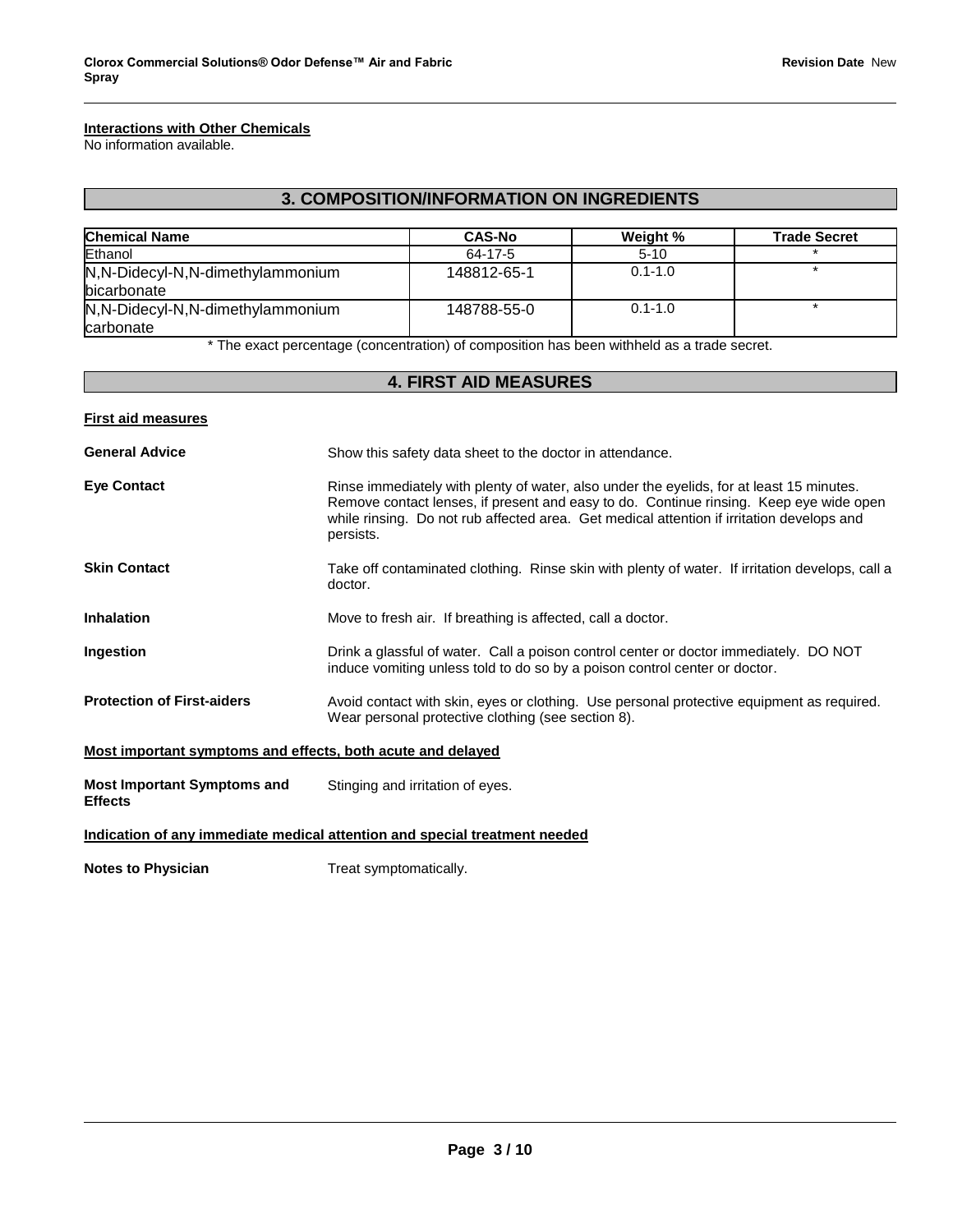## **5. FIRE-FIGHTING MEASURES**

#### **Suitable Extinguishing Media**

Use extinguishing measures that are appropriate to local circumstances and the surrounding environment.

#### **Unsuitable Extinguishing Media**

CAUTION: Use of water spray when fighting fire may be inefficient.

#### **Specific Hazards Arising from the Chemical**

No information available.

#### **Explosion Data**

**Sensitivity to Mechanical Impact** None.

**Sensitivity to Static Discharge Mone.** 

#### **Protective equipment and precautions for firefighters**

As in any fire, wear self-contained breathing apparatus pressure-demand, MSHA/NIOSH (approved or equivalent) and full protective gear.

#### **6. ACCIDENTAL RELEASE MEASURES**

#### **Personal precautions, protective equipment and emergency procedures**

| <b>Personal Precautions</b>                          | Avoid contact with eyes, skin, and clothing. Use personal protective equipment as required.                                                                             |  |  |
|------------------------------------------------------|-------------------------------------------------------------------------------------------------------------------------------------------------------------------------|--|--|
| <b>Other Information</b>                             | Refer to protective measures listed in Sections 7 and 8.                                                                                                                |  |  |
| <b>Environmental precautions</b>                     |                                                                                                                                                                         |  |  |
| <b>Environmental Precautions</b>                     | See Section 12 for ecological Information.                                                                                                                              |  |  |
| Methods and material for containment and cleaning up |                                                                                                                                                                         |  |  |
| <b>Methods for Containment</b>                       | Prevent further leakage or spillage if safe to do so.                                                                                                                   |  |  |
| <b>Methods for Cleaning Up</b>                       | Absorb and containerize. Wash residual down to sanitary sewer. Contact the sanitary<br>treatment facility in advance to assure ability to process washed-down material. |  |  |

#### **7. HANDLING AND STORAGE**

## **Precautions for safe handling** Handling **Handling** Handle in accordance with good industrial hygiene and safety practice. Avoid contact with skin, eyes and clothing. Do not eat, drink or smoke when using this product. **Conditions for safe storage, including any incompatibilities Storage** Keep containers tightly closed in a dry, cool and well-ventilated place. **Incompatible Products** Toilet bowl cleaners, rust removers, acids, and ammonia-containing products.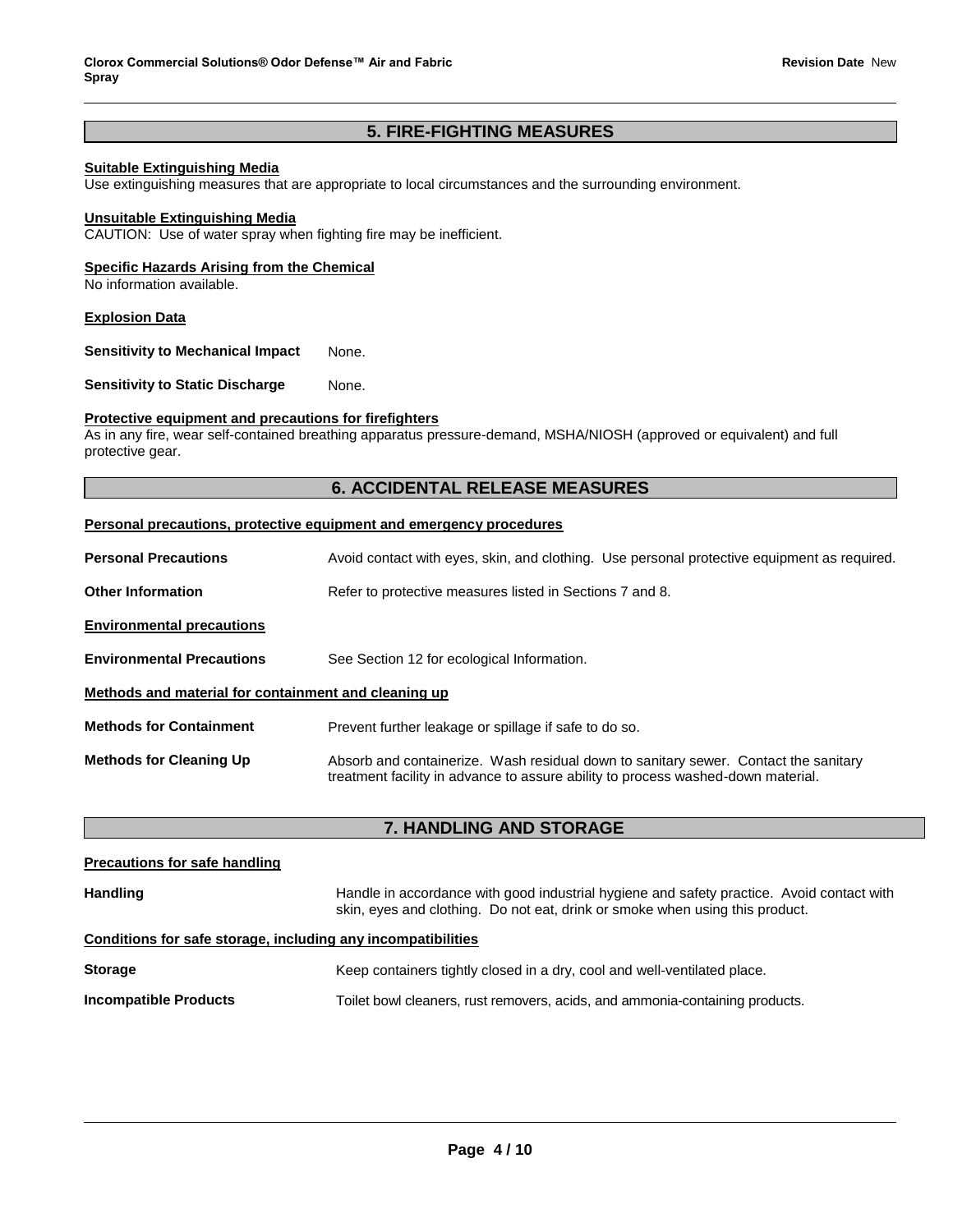## **8. EXPOSURE CONTROLS/PERSONAL PROTECTION**

#### **Control parameters**

#### **Exposure Guidelines**

| <b>Chemical Name</b> | ACGIH TLV | <b>OSHA PEL</b> | <b>NIOSH IDLH</b> |
|----------------------|-----------|-----------------|-------------------|
| Ethanol<br>64-17-5   | 1000 ppm  | 1000 ppm        |                   |

*ACGIH TLV: American Conference of Governmental Industrial Hygienists - Threshold Limit Value. OSHA PEL: Occupational Safety and Health Administration - Permissible Exposure Limits. NIOSH IDLH: Immediately Dangerous to Life or Health.*

#### **Appropriate engineering controls**

| <b>Engineering Measures</b>     | Showers<br>Eyewash stations<br><b>Ventilation systems</b>                                                                                                                                                                                                                                                                        |
|---------------------------------|----------------------------------------------------------------------------------------------------------------------------------------------------------------------------------------------------------------------------------------------------------------------------------------------------------------------------------|
|                                 | Individual protection measures, such as personal protective equipment                                                                                                                                                                                                                                                            |
| <b>Eye/Face Protection</b>      | If splashes are likely to occur: Wear safety glasses with side shields (or goggles). None<br>required for consumer use.                                                                                                                                                                                                          |
| <b>Skin and Body Protection</b> | Wear rubber or neoprene gloves if there is the potential for repeated or prolonged skin<br>contact.                                                                                                                                                                                                                              |
| <b>Respiratory Protection</b>   | If exposure limits are exceeded or irritation is experienced, NIOSH/MSHA approved<br>respiratory protection should be worn. Positive-pressure supplied air respirators may be<br>required for high airborne contaminant concentrations. Respiratory protection must be<br>provided in accordance with current local regulations. |
| <b>Hygiene Measures</b>         | Remove and wash contaminated clothing before re-use. Avoid contact with skin, eyes or<br>clothing. Do not eat, drink or smoke when using this product.                                                                                                                                                                           |

## **9. PHYSICAL AND CHEMICAL PROPERTIES**

#### **Physical and Chemical Properties**

| <b>Physical State</b>             | Liquid            |                       |                          |
|-----------------------------------|-------------------|-----------------------|--------------------------|
| Appearance                        | Clear             | Odor                  | Floral                   |
| Color                             | Clear             | <b>Odor Threshold</b> | No information available |
| Property                          | Values            | <b>Remarks/Method</b> |                          |
| рH                                | 6.5               | None known            |                          |
| <b>Melting/freezing point</b>     | No data available | None known            |                          |
| Boiling point / boiling range     | No data available | None known            |                          |
| <b>Flash Point</b>                | Not flammable     | None known            |                          |
| <b>Evaporation rate</b>           | No data available | None known            |                          |
| Flammability (solid, gas)         | No data available | None known            |                          |
| <b>Flammability Limits in Air</b> |                   |                       |                          |
| Upper flammability limit          | No data available | None known            |                          |
| Lower flammability limit          | No data available | None known            |                          |
| Vapor pressure                    | No data available | None known            |                          |
| Vapor density                     | No data available | None known            |                          |
| <b>Specific Gravity</b>           | 1.0               | None known            |                          |
| <b>Water Solubility</b>           | Soluble in water  | None known            |                          |
|                                   |                   |                       |                          |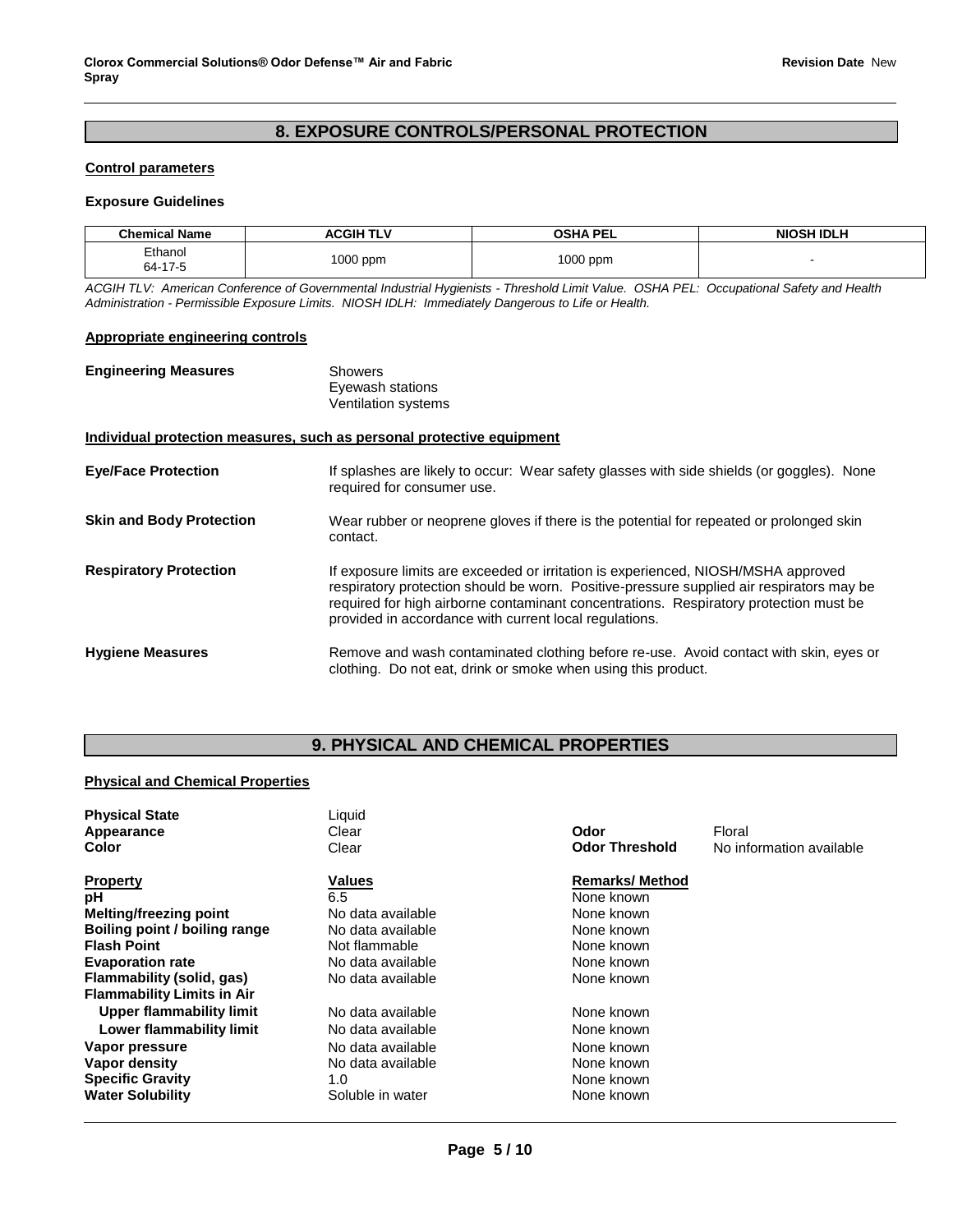**Solubility in other solvents** No data available None Known None known **Partition coefficient: n-octanol/water No data available \begin{array}{ccc} \text{A} \\ \text{A} \\ \text{B} \\ \text{A} \\ \text{B} \\ \text{A} \\ \text{A} \\ \text{A} \\ \text{B} \\ \text{A} \\ \text{B} \\ \text{B} \\ \text{B} \\ \text{B} \\ \text{B} \\ \text{B} \\ \text{B} \\ \text{B} \\ \text{B} \\ \text{B} \\ \text{B} \\ \text{B} \\ \text{B} \\ \text{B} \\ \text{B} \\ \text{B} \\ Autoignition temperature 1992 Contains No data available 1993 Contains None known Decomposition temperature** No data available **None known** None known **Kinematic viscosity example 20 No data available contract and a None known Dynamic viscosity No data available None known Explosive Properties Not explosive Oxidizing Properties No data available** 

**Other Information Softening Point No data available VOC Content (%)** No data available **Particle Size No data available Particle Size Distribution** No data available

## **10. STABILITY AND REACTIVITY**

#### **Reactivity**

No information available.

#### **Chemical stability**

Stable under recommended storage conditions.

#### **Possibility of Hazardous Reactions**

None under normal processing.

#### **Conditions to avoid**

None known based on information supplied.

#### **Incompatible materials**

Toilet bowl cleaners, rust removers, acids, and ammonia-containing products.

#### **Hazardous Decomposition Products**

None known based on information supplied.

## **11. TOXICOLOGICAL INFORMATION**

#### **Information on likely routes of exposure**

## **Product Information** . **Inhalation Exposure to vapor or mist may irritate respiratory tract. Eye Contact** May cause eye irritation. **Skin Contact Prolonged contact may cause irritation. Ingestion Ingestion may cause irritation to mucous membranes and gastrointestinal tract, nausea,** vomiting, and diarrhea.

#### **Component Information**

| <b>Chemical Name</b>                 | LD50 Oral       | LD50 Dermal       | <b>LC50 Inhalation</b> |
|--------------------------------------|-----------------|-------------------|------------------------|
| Ethanol<br>64-17-5                   | 7,060 mg/kg Rat | No data available | 20000 ppm Rat          |
| N,N-Didecyl-N,N-<br>dimethylammonium | 245 mg/kg Rat   | No data available | No data available      |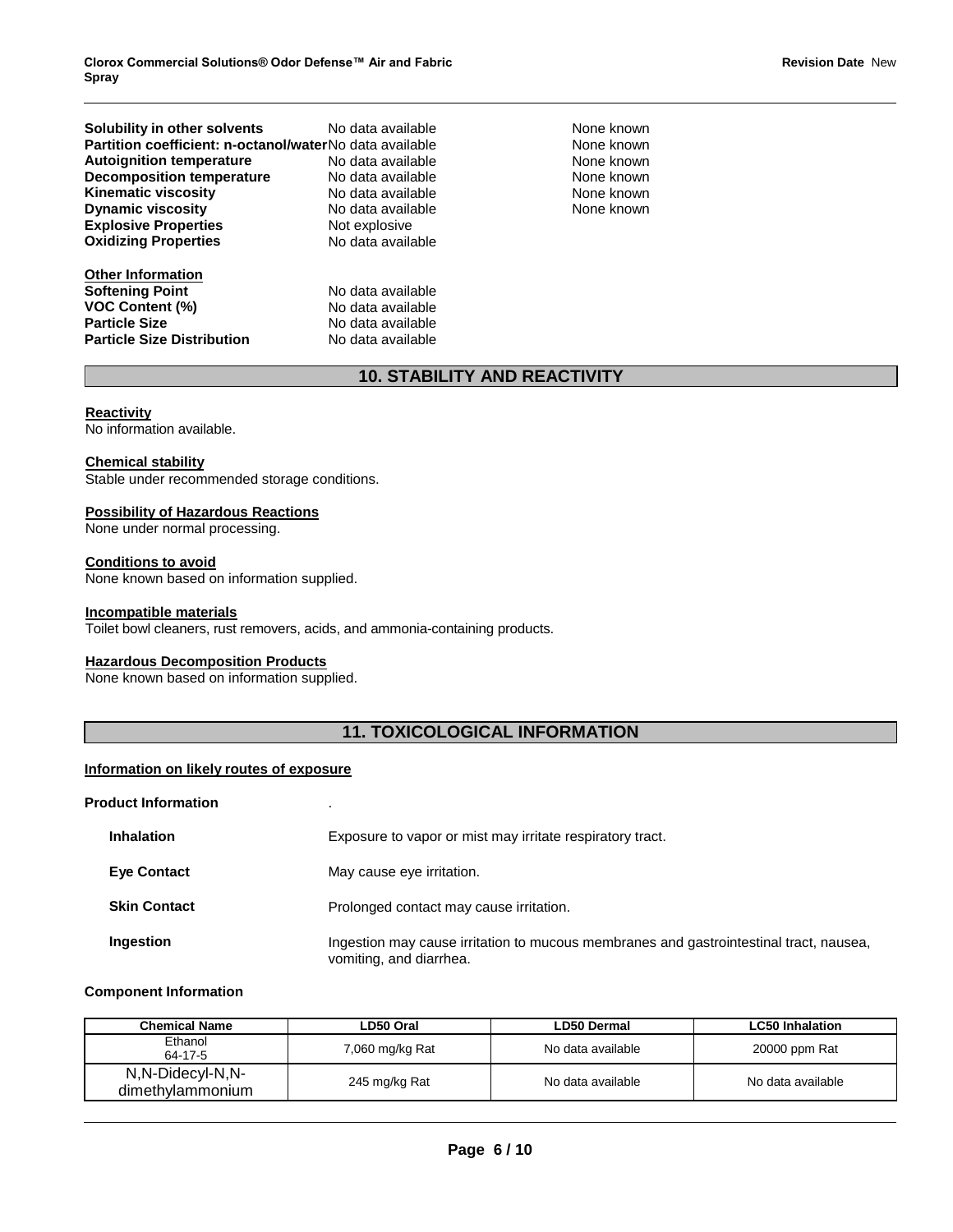| nn r                             |  |  |
|----------------------------------|--|--|
| -- -<br>$\sim$<br>$\cdots$<br>∼- |  |  |

#### **Information on toxicological effects**

**Symptoms May cause redness and tearing of the eyes.** 

#### **Delayed and immediate effects as well as chronic effects from short and long-term exposure**

| <b>Sensitization</b> | No information available. |
|----------------------|---------------------------|
|                      |                           |

**Mutagenic Effects No information available.** 

**Carcinogenicity** The table below indicates whether each agency has listed any ingredient as a carcinogen.

| <b>Chemical Name</b>                                             | <b>ACGIH</b>   | <b>IARC</b> | <b>NTP</b>               | <b>OSHA</b> |
|------------------------------------------------------------------|----------------|-------------|--------------------------|-------------|
| Ethanol<br>64-17-5                                               | $\blacksquare$ | $\sim$      | $\blacksquare$           |             |
| N,N-Didecyl-N,N-<br>dimethylammonium<br>carbonate<br>148788-55-0 |                |             | $\overline{\phantom{0}}$ |             |

*IARC (International Agency for Research on Cancer)*

*Group 3 - Not Classifiable as to Carcinogenicity in Humans* 

| <b>Reproductive Toxicity</b>                                                              | No information available.                                                                                                       |  |  |  |
|-------------------------------------------------------------------------------------------|---------------------------------------------------------------------------------------------------------------------------------|--|--|--|
| <b>STOT - single exposure</b>                                                             | No information available.                                                                                                       |  |  |  |
| <b>STOT - repeated exposure</b><br><b>Chronic Toxicity</b><br><b>Target Organ Effects</b> | No information available.<br>Carcinogenic potential is unknown.<br>Respiratory system, eyes, skin, gastrointestinal tract (GI). |  |  |  |
| <b>Aspiration Hazard</b>                                                                  | No information available.                                                                                                       |  |  |  |

## **Numerical measures of toxicity - Product Information**

No data available

## **12. ECOLOGICAL INFORMATION**

#### **Ecotoxicity**

Very toxic to aquatic life with long lasting effects..

| <b>Chemical Name</b>                                             | <b>Toxicity to</b><br>Algae                                                                                   | <b>Toxicity to Fish</b>                                                                                                       | <b>Toxicity to</b><br><b>Microorganisms</b>                                                              | Toxicity to Daphnia Magna<br>(Water Flea)                                                                        |
|------------------------------------------------------------------|---------------------------------------------------------------------------------------------------------------|-------------------------------------------------------------------------------------------------------------------------------|----------------------------------------------------------------------------------------------------------|------------------------------------------------------------------------------------------------------------------|
| N,N-Didecyl-N,N-<br>dimethylammonium<br>carbonate<br>148788-55-0 | Cell<br>multiplication<br>inhibition test<br>EC50<br>Species: Lemna<br>minor<br>(duckweed)<br>Dose: 0.10 mg/l | Acute toxicity LC50<br>Species: Lepomis<br>macrochirus (Bluegill<br>sunfish)<br>Concentration: 0.28<br>mg/l Exposure time: 96 | Respiration<br>inhibition EC50<br>Species: activated<br>sludge<br>Dose: 51.00 mg/l<br>Exposure time: 3 h | Immobilization EC50<br>Species: Daphnia magna<br>(Water flea)<br>Concentration: 0.06 mg/l<br>Exposure time: 48 h |

#### **Persistence and Degradability**

No information available.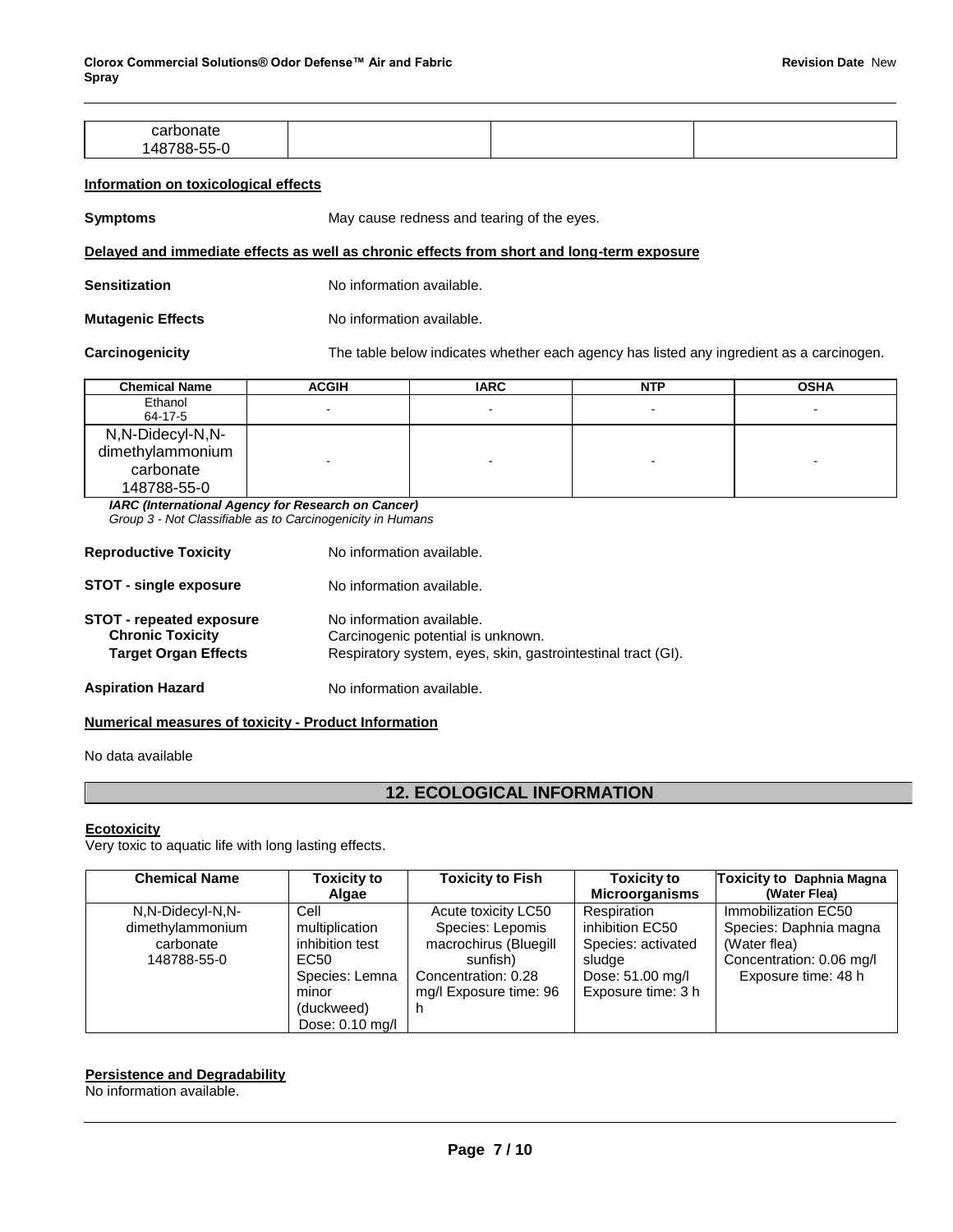#### **Bioaccumulation**

No information available.

#### **Other adverse effects**

No information available.

## **13. DISPOSAL CONSIDERATIONS**

## **Disposal methods**

Dispose of in accordance with all applicable federal, state, and local regulations.

#### **Contaminated Packaging**

Do not reuse empty containers. Dispose of in accordance with all applicable federal, state, and local regulations.

|             | <b>14. TRANSPORT INFORMATION</b> |
|-------------|----------------------------------|
| DOT         | <b>NOT REGULATED</b>             |
| <u>TDG</u>  | <b>NOT REGULATED</b>             |
|             |                                  |
| <b>ICAO</b> | <b>NOT REGULATED</b>             |
| <b>ATAI</b> | <b>NOT REGULATED</b>             |
| IMDG/IMO    | <b>NOT REGULATED</b>             |

## **15. REGULATORY INFORMATION**

#### **Chemical Inventories**

| <b>TSCA</b>     | All components of this product are either on the TSCA 8(b) Inventory or otherwise exempt |
|-----------------|------------------------------------------------------------------------------------------|
|                 | from listing.                                                                            |
| <b>DSL/NDSL</b> | All components are on the DSL or NDSL.                                                   |

**TSCA** - United States Toxic Substances Control Act Section 8(b) Inventory **DSL/NDSL** - Canadian Domestic Substances List/Non-Domestic Substances List

#### **U.S. Federal Regulations**

#### **SARA 313**

Section 313 of Title III of the Superfund Amendments and Reauthorization Act of 1986 (SARA). This product does not contain any chemicals which are subject to the reporting requirements of the Act and Title 40 of the Code of Federal Regulations, Part 372

#### **SARA 311/312 Hazard Categories**

| <b>Acute Health Hazard</b>               | Yes |
|------------------------------------------|-----|
| <b>Chronic Health Hazard</b>             | Nο  |
| <b>Fire Hazard</b>                       | N٥  |
| <b>Sudden Release of Pressure Hazard</b> | N٥  |
| <b>Reactive Hazard</b>                   | N٥  |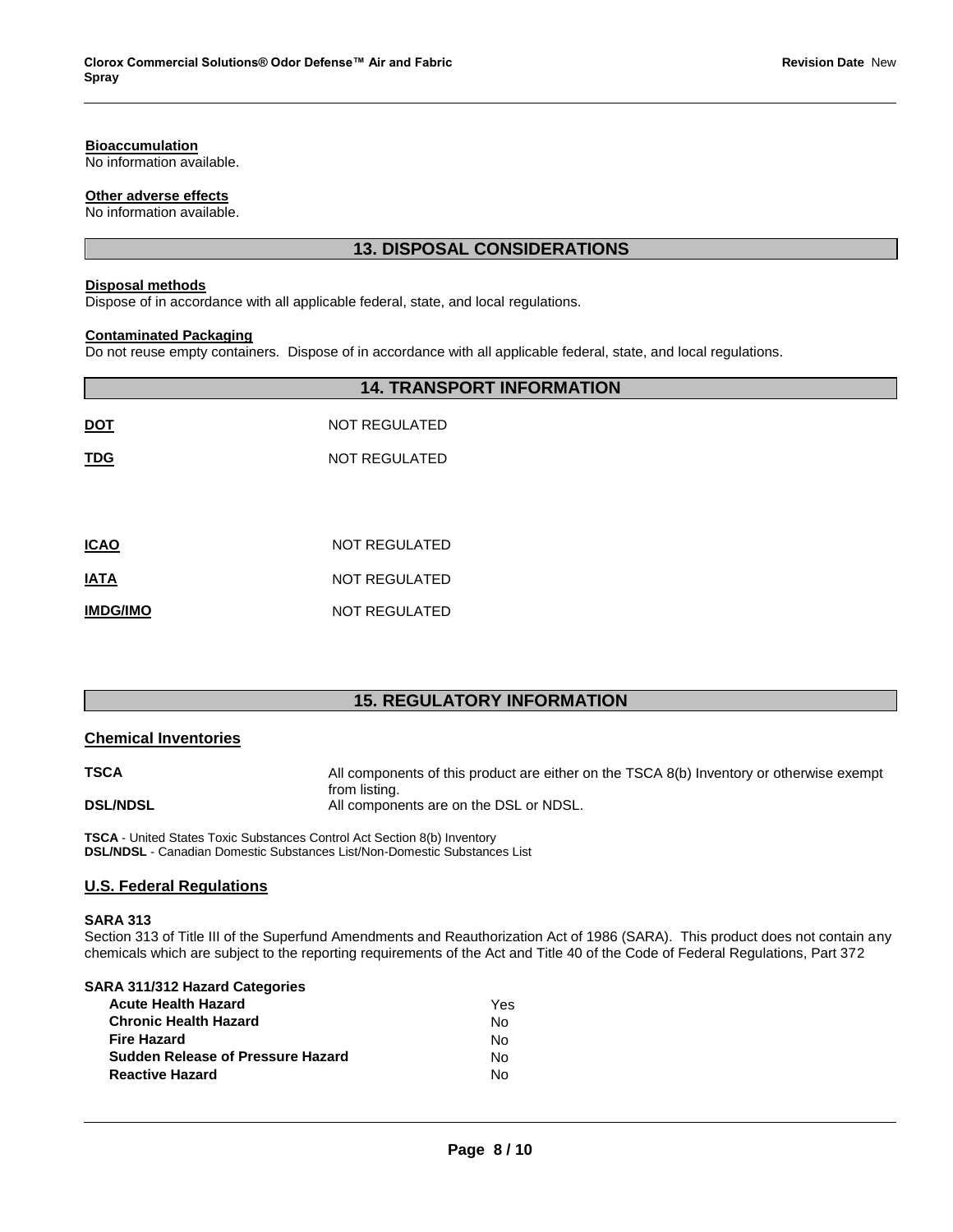#### **Clean Water Act**

This product does not contain substances which are regulated pollutants pursuant to the Clean Water Act (40 CFR 122.21 and 40 CFR 122.42)

#### **CERCLA**

This material, as supplied, does not contain any substances regulated as a hazardous substance under the Comprehensive Environmental Response Compensation and Liability Act (CERCLA) (40 CFR 302)

#### **US State Regulations**

#### **California Proposition 65**

This product does not contain any Proposition 65 chemicals.

#### **U.S. State Right-to-Know Regulations**

| <b>Chemical Name</b>               | <b>New</b><br>. Jersev | <b>Massachusetts</b> | Pennsvlvania | <b>Rhode Island</b> | <b>Illinois</b> |
|------------------------------------|------------------------|----------------------|--------------|---------------------|-----------------|
| Ethanol<br>. <del>.</del> .<br>∹∆ה |                        |                      |              |                     | -               |

#### **International Regulations**

**Canada WHMIS Hazard Class** D2B - Toxic materials



#### **16. OTHER INFORMATION**

| <b>NFPA</b>          | <b>Health Hazard 2</b> | <b>Flammability 0</b>                                                                         | <b>Instability 0</b>     | <b>Physical and Chemical Hazards -</b> |
|----------------------|------------------------|-----------------------------------------------------------------------------------------------|--------------------------|----------------------------------------|
| <b>HMIS</b>          | <b>Health Hazard 2</b> | <b>Flammability 0</b>                                                                         | <b>Physical Hazard 0</b> | <b>Personal Protection B</b>           |
| <b>Prepared By</b>   |                        | <b>Product Stewardship</b><br>23 British American Blvd.<br>Latham, NY 12110<br>1-800-572-6501 |                          |                                        |
| <b>Revision Date</b> |                        | New                                                                                           |                          |                                        |
| <b>Revision Note</b> |                        | <b>New</b>                                                                                    |                          |                                        |
| Reference            |                        | Not applicable                                                                                |                          |                                        |

#### **General Disclaimer**

**The information provided in this Safety Data Sheet is correct to the best of our knowledge, information and belief at the date of its publication. The information given is designed only as a guidance for safe handling, use, processing, storage, transportation, disposal and release and is not to be considered a warranty or quality specification. The information relates only to the specific material designated and may not be valid for such material used in combination with any other materials or in any process, unless specified in the text.**